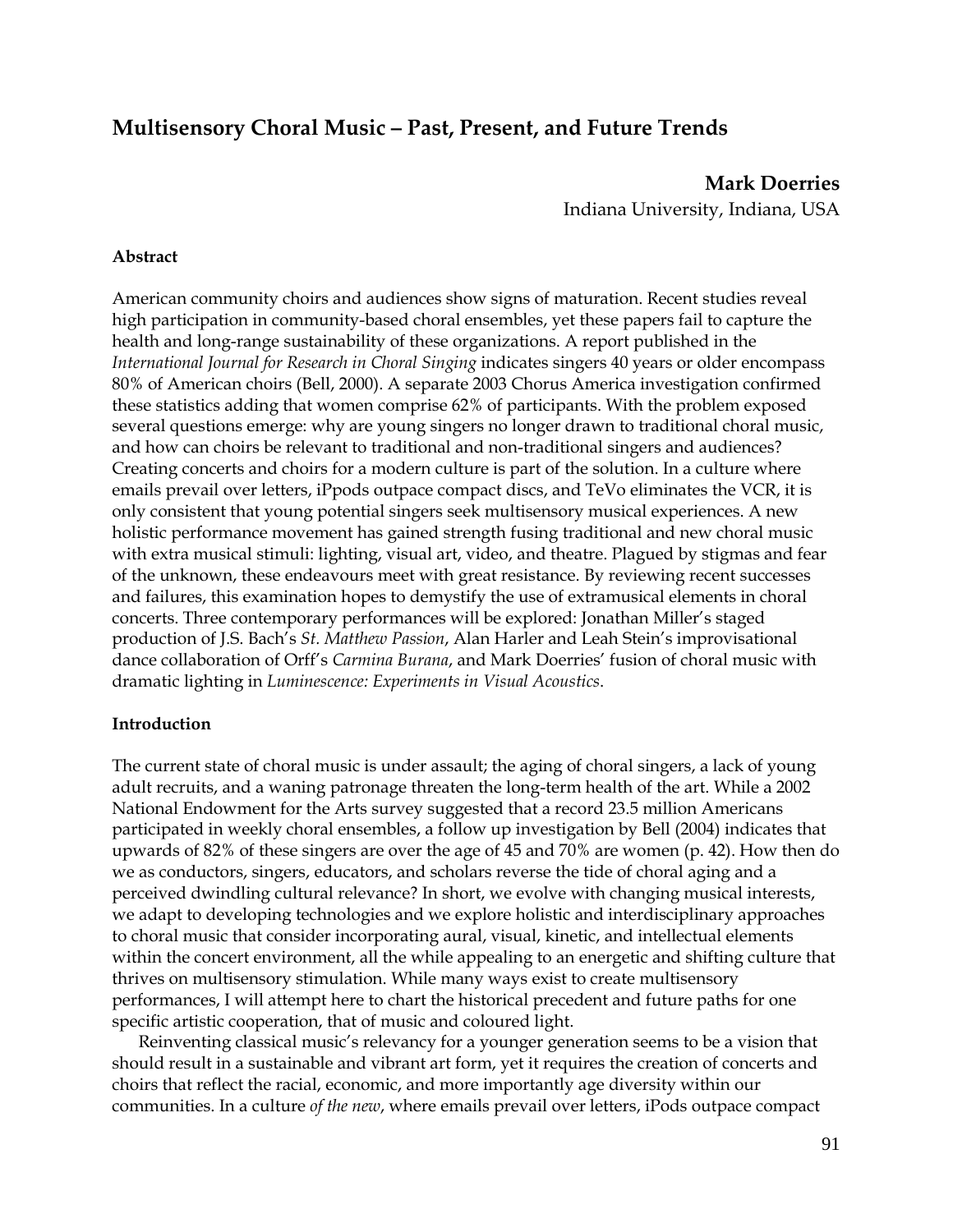discs, and TeVo makes network television increasingly obsolete, can we expect younger generations to identify with choirs that perform stoically frozen and garbed in black-identity effacing garments while performing works 500 years their senior? Forgetting how technology informed the works of Steve Reich, Edgard Varèse, Alan Hovhaness, and many others, a common response by critics to the addition of extramusical elements to classical performance is that it detracts from the musical experience. Rather than viewing interdisciplinary elements as a substitute for quality, colour, lighting, video, and motion combined with music can and must fashion an altogether new environment where music arouses not only our ears, but also our eyes.

First to suggest that musical frequencies or vibrations are analogous to the oscillating waves of the visible light spectrum, Aristotle hypothesized in the fourth century BC that

> We may regard all these colours as analogous to the sounds that enter into music, and suppose that those involving simple numerical ratios, like the concords in music, may be those generally regarded as most agreeable; as, for example, purple, crimson, and some few such colours (p. 699).

Despite acoustician, Michelson Morley, having negated this theory in 1887, early musings by Plato, Pythagoras, Newton, and later Goethe inspired a continuous and entrenched current of musicians interested in bridging the music-light divide well into our current century. Early twentieth century light-artist, Thomas Wilfred (1947) remarked on this false premise, "even if we succeed in getting deep, basso profundo rumblings from a Rembrandt and high, plaintive howls from a Picasso, we shall have proved nothing, except that we might have used our time and energy to better advantage (p. 250)."

These interwoven connections between music, colour, and light sparked the development of the "ocular harpsichord," first conceived by eighteenth century Jesuit philosopher and musician, Père Castel. Each struck pitch of the instrument's keyboard unlocked a shutter that revealed a coloured lens illuminated by candlelight, thrusting diffuse colours upon a white screen. Bainbridge Bishop, nineteenth century American painter and inventor, advanced Castel's silent instrument adding electric lights and a mechanism that afforded music and colour to be played simultaneously and individually. Compositions performed solely in coloured lights were presumed to be distinguishable from their unique pattern of colours; colours here were treated as musical tones.

The colour-organ reached its climax under Alexander Wallace Rimington who, in 1895, gave live performances in tandem with Wagner's *Rienzi Overture*. The problem inherent to the instrument was that there was no definition to the emitted light, only an endless succession of vague colours in rapid procession; critics noted that this scattered spectacle was difficult for the eye (Wilfred, 1947, p. 249).

The earliest example of mainstream classical music deliberately composed for coloured light is Alexander Scriabin's tone poem, *Prometheus: Poem of Fire*. Scriabin's influences include a deep spiritual mysticism (a fascination with Lucifer–the Bringer of Light), the literature and paintings of the Russian Symbolists, and the teachings of Theosophy. Theosophy not only seeks the synthesis of the world's religions and the reconciliation of science and spirituality, but also teaches that the body produces coloured auras that vary with one's mental state (red–anger, green–envy and so forth) (Besant & Leadbetter, 1905, p. 75). Scriabin is often grouped with Messiaen and Rimsky-Korsakov as a synesthetic artist, though his colour hearing was built around a network of logical associations and not an actual visual stimulation (Baker, 1989, p.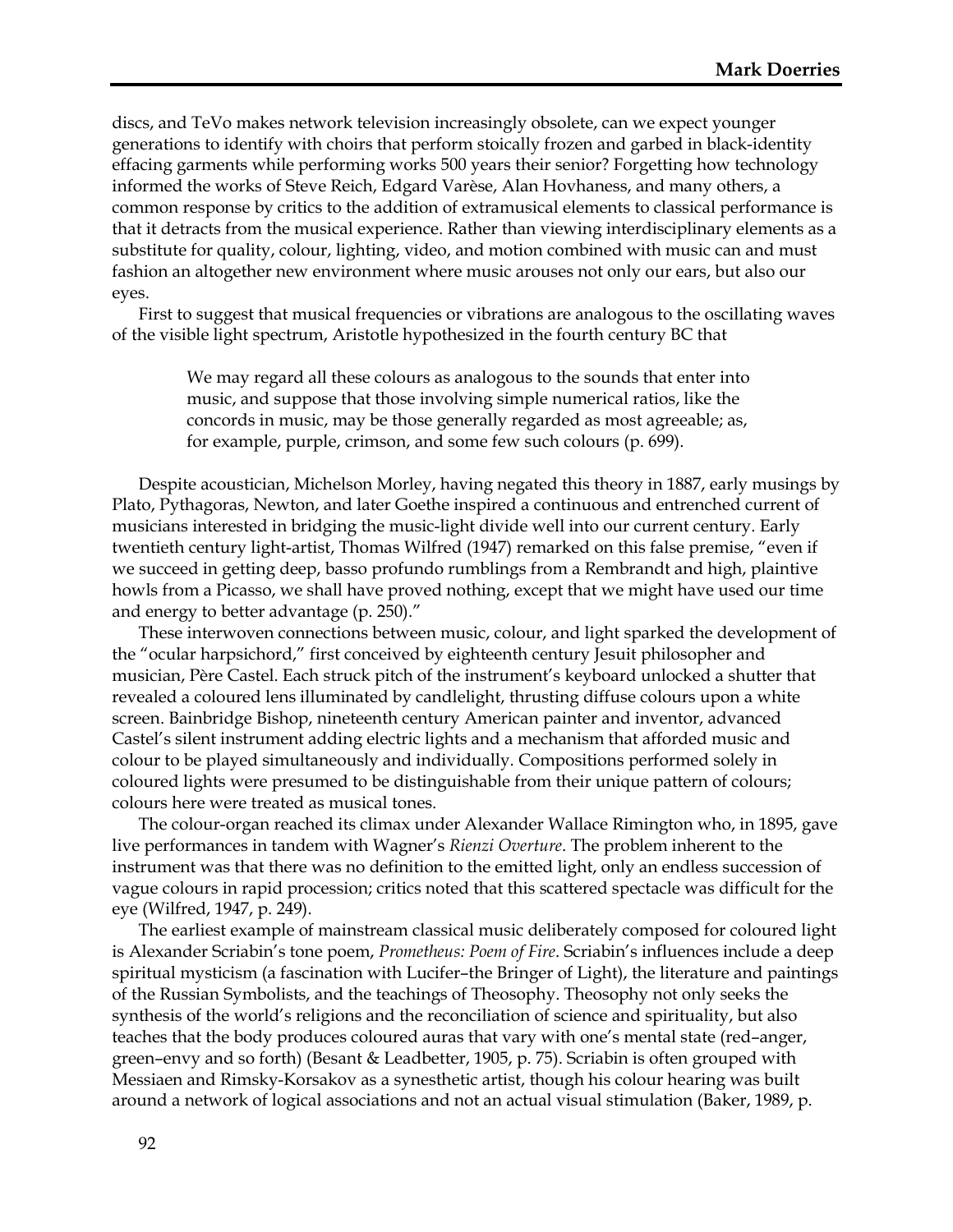102). Scriabin's colour hearing began with three associations: C–red, D–yellow and F#–blue. Using the cycle of fifths, the composer then divided the remaining portion of the visible spectrum (ROY-G-BIV) across the chromatic scale. It is significant to note that Scriabin did not hear colours for individual tones, but rather a colour was associated with a specific harmonic area.

*Prometheus: Poem of Fire* is orchestrated for expanded orchestra, solo piano, wordless choir dressed in all white, and light-organ (*luce*). Spanning a major ninth, the colour-organ uses traditional musical notation, yet Scriabin includes no indications of what colours result from the depression of individual keys or whether chords produce a single blended colour or a juxtaposition of several hues. Premiered in 1911, the original organ developed to perform the *luce* part malfunctioned just prior to the performance; it would not be until a 1915 performance at Carnegie Hall that the colour-organ part would be fully realized.

Two voices comprise the *luce* part. The upper voice follows the melodic strands of the orchestra and illustrates salient key-areas. The lower voice ascend chromatically through an octave beginning on F# using the resulting colours to signify specific narrative and structural underpinnings within the music. According to Mirka (1996), the work is musically and visually unified; musical motives of the sea begin and conclude the tone poem just as hues of "bright, glaring blue" open and close the composition (pp. 238-239). An additional potential visual-aural unification occurs when the chorus enters in the final section of the work singing only vowels, perhaps in homage to Symbolist poet Alexander Rimbaud's poem "Vowels" (1871)*,* which attributes specific colours to each of the five vowels.

The New York City premier of the complete symphony in 1915 attempted to realize Scriabin's desire to "bathe the audience in rhythmical light (Baker, 1989, p. 104)."The "Chromola," the light-organ designed specifically for the Carnegie Hall premier, was positioned within the orchestra; it held only the fifteen keys Scriabin required and two pedals that controlled the intensity of the light. Colours were projected onto gauze stripes, 8 feet by 10 feet that hung above the orchestra. Creating motion, the lights travelled along a motorized track that allowed the colours to continually mix in an endless variety of combinations. One review noted that the audience was submerged in darkness for the performance*,* which was subsequently repeated so the audience "or spectators, could take in the revolutionary significance of it (*New York Times*, 1915, p. 12)."

Critics found the colours vibrant and imaginative yet entirely unrelated to the aural experience. A reviewer for the *New York Times* wrote "[the lights] were continually shifting and melting, but without visible relation to the sound (1915, p. 12)." It is likely that the motorized ellipsoidal path the lights traversed obfuscated the integrated nature of the colours and harmonic progressions. The lack of form or shape in the projected lights made the colours diffuse and difficult to observe. Additionally, Cytowic (1995) indicates that the lack of a rhythmic relationship between the music and lights disguised any intended visible connection to the music since only 1 in 25,000 individuals have any form of synesthesia.

The American premier of Scriabin's complete *Prometheus* concept was greeted with limited success, yet since the advent of laser technologies, revivals of the work now receive greater acclaim. Theories of colour-music like those of Scriabin lead to the revolutionary work of Thomas Wilfred's Clavilux, the work of film maker Oskar Fischinger, and Jackson Pollack–the artist, musician, and light-artist.

The most influential and widely successful light-artist of the last two centuries, Thomas Wilfred, began his pursuits endeavouring to remedy Alexander Rimington's shapeless light projections as well as those of the 1915 *Chromola* debut in Scriabin's *Prometheus*. Wilfred (1947)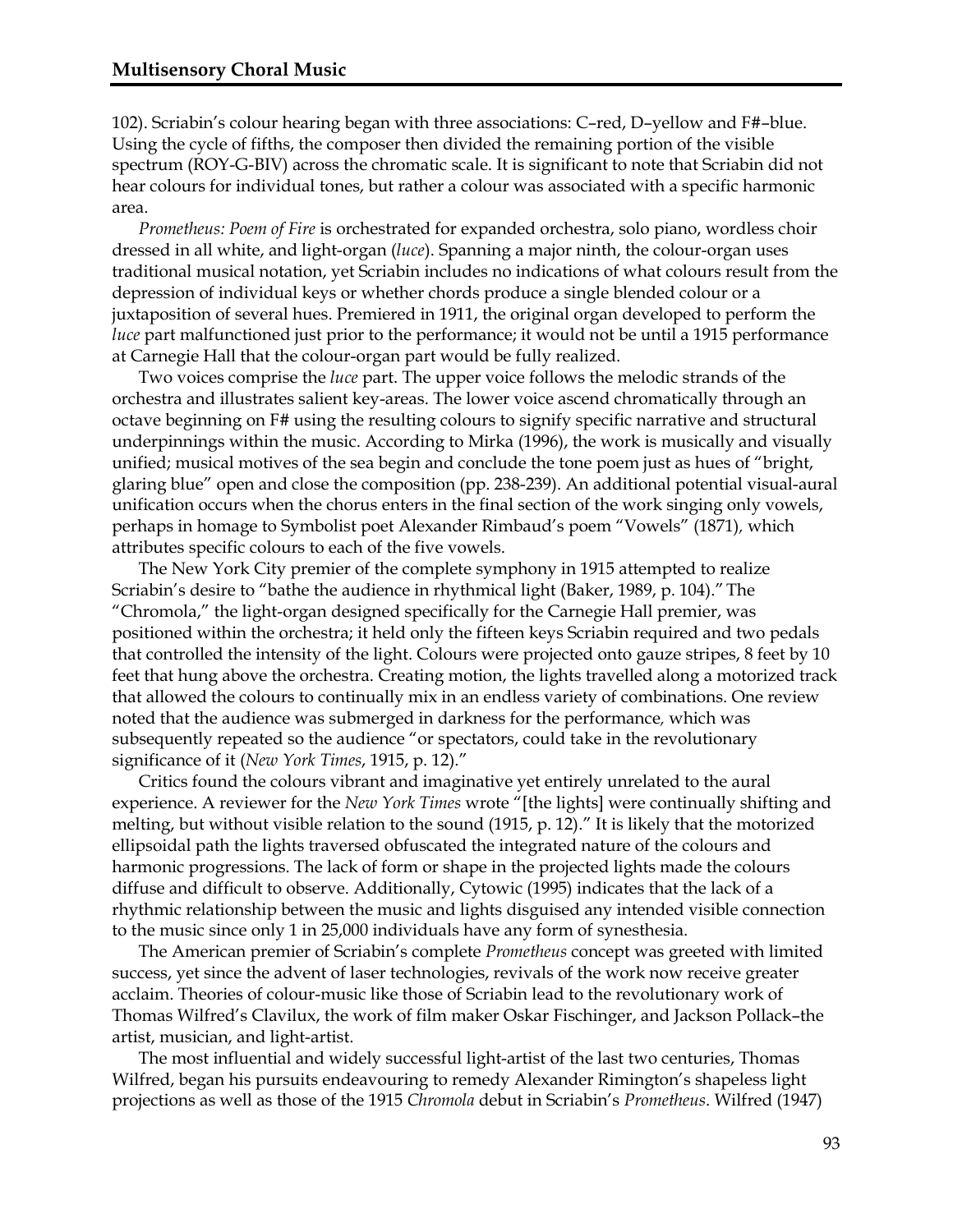abandoned earlier ideas of direct connections between colour and music and developed his own three-tiered approach to light projection, or as he called it *lumia*, which focused on colour, form, and motion (p. 253). Based in New York City, Wilfred's visual compositions garnered widespread acclaim among art critics and audiences and within a year of his 1922 debut he was touring the United States, Canada, and Western Europe. His notoriety earned him celebrity status. Corporations sought endorsements through his light-art, yet he refused all invitations for commercial work including offers from stocking, chewing gum, laxative, and cigarette companies. Wilfred (1947) feared the exploitation of what he believed to be the emergence of the eighth fine art (in addition to grammar, rhetoric, dialectic logic, arithmetic, geometry, astronomy, and music) (p. 254).

Committed to the development of a younger generation of *lumia* artists, Wilfred established the Art Institute of Light at the base of New York City's Grande Central Palace in 1930. Holding daily recitals and lectures, the institute attracted many casual artists desiring to further develop *lumia*. The Institute remained active until World War II when the Grand Central Palace was commandeered for use by the US military.

Wilfred initially envisioned his light-art as a complement to live or recorded music, but after several disappointing collaborations, he detached *lumia* from music altogether, creating a silent and kinetic art. Long-time supporter and owner of a Clavilux Jr., the home version of Wilfred's projection device, Leopold Stokowsky, conductor of the Philadelphia Orchestra, commissioned Wilfred to compose *lumia* to accompany a performance of Rimsky-Korsakov's *Scheherazade*. In February of 1926, the Philadelphia Orchestra at Carnegie Hall presented an evening of *lumia*  with Stokowsky and Wilfred at the helm. A white scrim concealed the orchestra on to which colours and rhythmic *lumia* were projected. Critics found the experiment rich with possibility, though an art in its nascent years. Downes (1926), music critic for the *New York Times* wrote:

> There were some extremely beautiful and suggestive moments, particularly in the first part of the suite where one might think of the sea…here Mr. Wilfred flung upon the screen color-color of an extraordinary gorgeousness and in wild movement…The color did not merely enhance the orchestral effect, but often distracted the attention from it, with results artistically unprofitable. But it is easy to believe that it indicates an important field for future development (p. 17).

While the Art Institute of Light pioneered over a decade of *lumia* performances, Wilfred pursued few projects involving music after 1926. Conversely, Stokowsky's fascination in combining music with images and light became heightened and led to the development of Walt Disney's feature film 1941 *Fantasia.*

Wilfred achieved stunningly vibrant colours and shapes that evolve, dissolve, and transform with effortless liquidity. His accomplishments in light-art positioned *lumia* on the artistic map and paved the way for a generation of artists, led by Jackson Pollack, Man Ray, Oskar Fischinger, and Mary Ellen Bute, who continue to pursue his ideals of a balance between colour, form, and motion. The idea of connecting music and light did not die out completely, however.

Composed prior to the light-art of Wilfred and Scriabin's *Prometheus, Die glückliche Hand* [the fortunate hand], Arnold Schoenberg's one-act opera, attempts to fully integrate music, libretto, scenery, lighting, costumes, blocking, and even posture to advance a uniform narrative scheme. Schoenberg composed the music and libretto and left explicit directions for lighting, scenery, stage blocking, and costumes. The opera chronicles the plight of a *brilliant* male artist incapable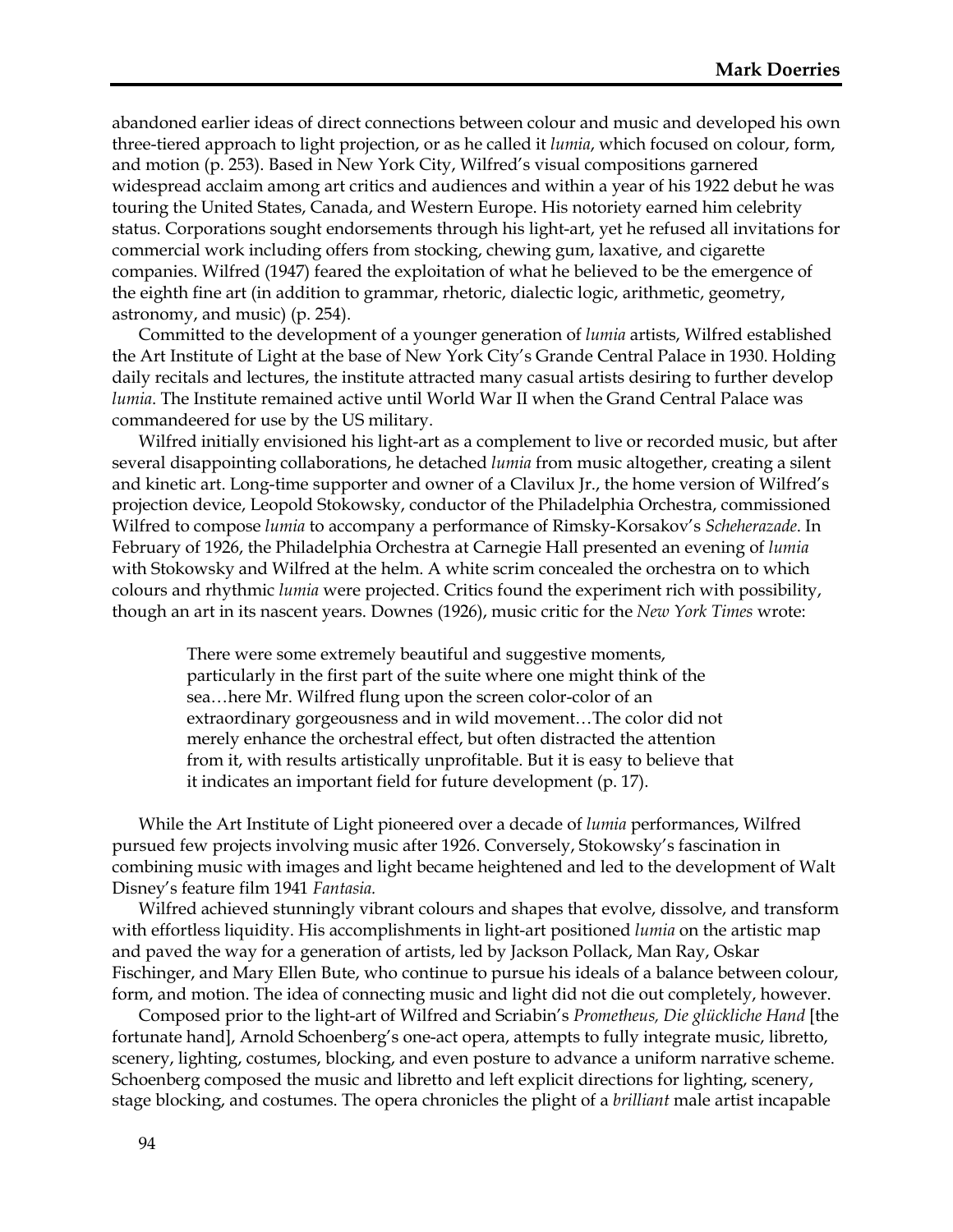of communicating with the world around him. The work begins with the protagonist lying on his back with a griffin-like creature crouching on his back, teeth sunk into his neck. The artist longs for happiness and companionship, yet a chorus of faces whispers "You, who have the divine in you, and covet the world! You cannot win." A beautiful young woman offers the artist a drink; as he quenches his thirst the monster disappears and the woman turns away and leaves him for an elegantly dressed man. Staring fixedly at his hands the artist does not notice her return delusionally believing that he holds the young woman forever. The woman leaves him yet again for the same affair. In desperation the artist climbs a rock to the window of the couple; the woman pushes the rock and as it tumbles it morphs into the monster from the opening scene and the artist is once again besieged with misery. Schoenberg (1988) suggests that the title of the work, occasionally translated as "the fateful hand," refers to one who "tries to grasp that which can only slip away from you, if you hold it (pp. 32-35)."

Schoenberg describes his use of lights, gesture, scenery, costumes, and music as "making music with the media of the stage (Schoenberg, 1988, pp. 32-35)." Perhaps the most significant and readily noticeable implementation of this notion is the *colour crescendo*, an upwelling of light intensity and colour that begins with total darkness in the opening scene and escalates through shadowy light to bright light and finally a glaring yellow light at the end of the third scene. In addition to the crescendi of light and colour, a traditional swell by the full orchestra is deployed: creating an increase in musical texture, dynamics, tempo, and the tessitura of the protagonist expands upward. A wind machine engages and the artist is found climbing the rock reaching for the woman, adding the element of ascending height (Latham, 2000, pp. 188-196). Schoenberg (1988) writes of this moment "the crescendo is clothed externally in the form of an *increasing pain* (pp. 32-35)."

Second only to the music, colour is integral to the symbolism of the opera. The young woman is garbed in violet and wears red and yellow roses in her hair. Latham (2000) notes that purple is a mixture of red, the colour of blood, fire, anger, and desire, and blue, the colour of water, coolness, and peace. The woman eases the artists' misery all the while continuing to inflame his passion and desires (p. 188). The colour yellow symbolizes artistic excellence when the protagonist creates the diadem. The monstrous creature glows green, the colour of envy. The protagonist is dressed in black symbolizing despair, ignorance, and darkness of the soul. These colours are integrated into the scenery, props, lighting, and costumes of the characters. Relationships between characters are often implied by the use and transformation of these colours (Schoenberg, 1988, pp. 32-35).

Schoenberg, who labelled himself both a Brahmsian and Wagnerian, sought to create a *Gesamtkunstwerk* (total art work), not only a synesthetic experience, but one that truly combined stimulations of all the senses; such an artwork could be considered a combination of the work of the Symbolists, Realists, and Romantics. Recollecting on the opera, Schoenberg suggested that he aimed to initiate an artistic revolution not by radically altering any one element, but by recombining the existing arts, "the effect of such changes within the work of art is equivalent to the change of the course of a planet."

The work of Schoenberg, Scriabin, Wilfred, and Kandinsky spurred a generation of multisensory artists that continue to explore the realms of music, colour, and light. During the 1960s, an explosion of film artists began to experiment with abstract shapes and colours in motion often under a backdrop of popular music. Artists such as Jordan Belson, USCO, Stan VanDerBeek, James Whitney, and La Monte Young and Marian Zazeela pioneered psychedelic installations that managed to generate excitement amongst mainstream audiences. Recently *Sonic Visions*, a planetarium film that combines computer graphics and the music of U2, Moby,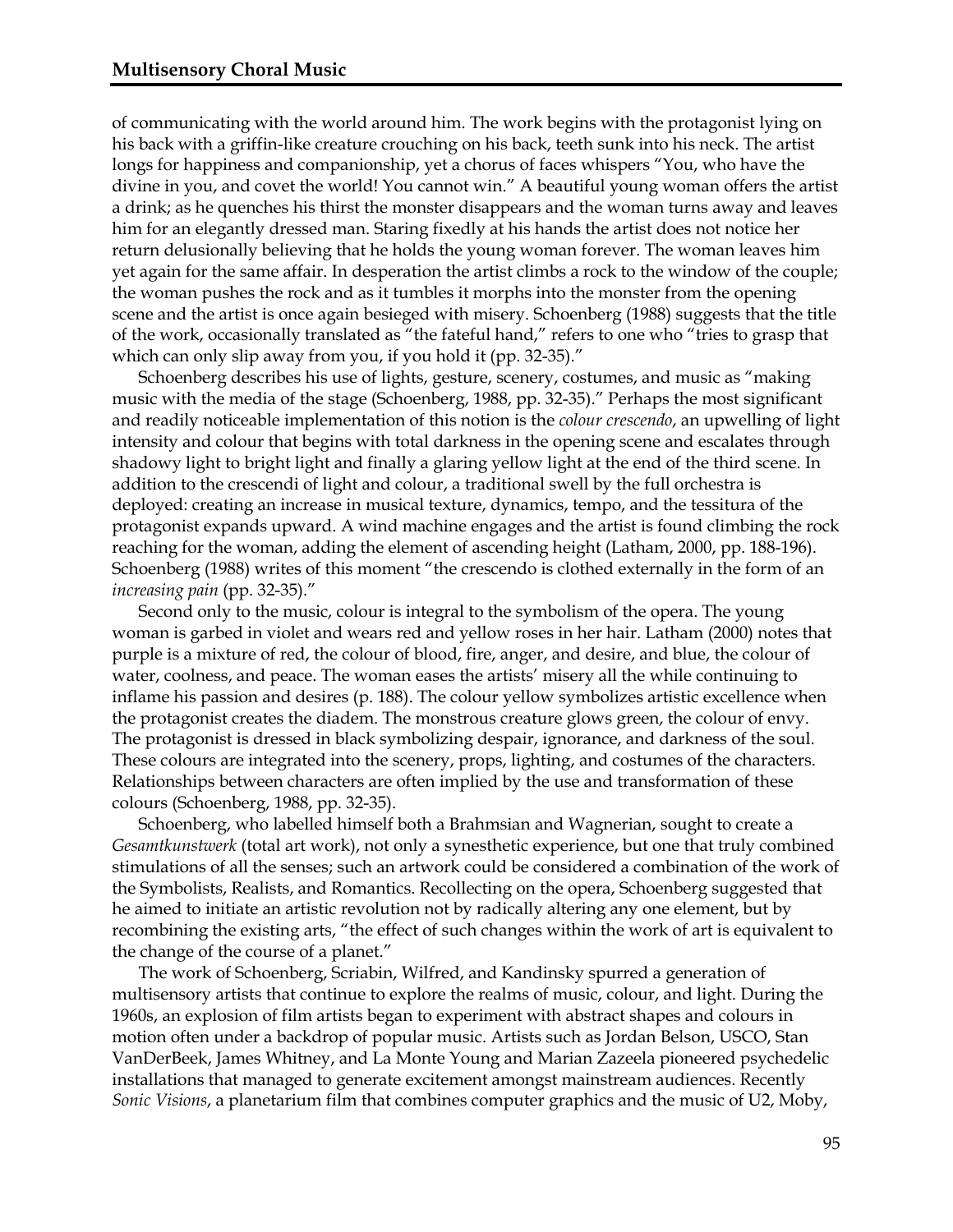and the Flaming Lips, engages young audiences in ways classical music has yet to achieve. With the exception of the New York State National Chorale, which performed in casual clothing and with coloured mood lighting in the 1970s, and more recently the Honda Sound Effects Choir, the choir responsible for producing the sounds effects for a Honda car commercial and for the 2007 Academy Awards, the current of multisensory and extramusical explorations in classical music has diminished in modern performances. The reasons for this could fill another essay, yet suffice it to say that the resultant standard concert experience conveys stoicism, severity, conformity, professionalism, and pretentious intellectualism. While these are not all negative associations, many of them do prevent new audiences from seeking out classical music experiences. Perhaps a needed change awaits us.

In September of 2006, "Luminescence: Experiments in Visual Acoustics" was a choral event that crafted landscapes of light, colour, and sound–a synesthetic experience–by fusing aural and visual stimulations. The performance explored intense moments of passionate love and contemplations of mortality. Paired compositions alternated images of life and death: Morley's "Fire Fire!" and Whitacre's "A Boy and a Girl," Zhou Long's "Words of the Sun" and Rautavaara's "'Suite' de Lorca," with Schoenberg's "*Friede auf Erden*" (Peace on Earth) reconciling these two images. This programmatic, yet non-narrative, structure for the performance set the framework for a holistic and interdisciplinary concert experience.

In consultation with a lighting designer, acting as an integral creative partner, colours, standing arrangements, light intensity, and attire were chosen. Watercolour designs for each musico-emotional scene were fashioned and lighting plots were developed that transformed imaginary ideas into reality. The texts of the chosen pieces not only maintained a strong connection to the music, but also suggested visual possibilities. Intense reds, oranges, and yellows dominate "Fire Fire!," while deep purples and blues cast long shadows in "A Boy and a Girl." The dramatic nature of each work dictated the standing arrangements. The blocking for "A Boy and a Girl" divided the men and women, heightening the yearning passion of the couple, yet also suggesting their peaceful death; each singer's eyes gaze just past another's yet their gazes never meet. Suggesting a chaotic death, "The Scream's" formation evokes a sense of restlessness by spacing singers haphazardly throughout the performance space. In "The Moon Rises" a spiral emanates from the soloist, standing front and centre, and allows each choral section to be unveiled with light sequentially mirroring a rising moon.

Schoenberg's *Friede auf Erden* required a traditional semicircle formation due to the complexity of the music. An interactive video projection evoked sensations of motion. The video portrayed clouds passing against a clear blue sky; cloud direction and velocity responded to the pitch range of the choir. The intense second stanza, which tells of the travesties committed by humankind, mandates a significant increase in collective vocal range, manifesting fast and erratic cloud movement. The harmonically stable refrain–peace on earth–produced a serene and tranquil sky of billowing clouds.

Choral attire complimented the colours for each scene. With a variety of earth-tone colours and styles from American Apparel each singer found clothing that complimented their individuality, making them comfortable on stage. First impressions are important. What audiences see prior to a performance effects their perception of the performance. As a result, the colour and ambient light in the theatre and the shape, colour, and layout of the programs were considered. Desiring a close connection between audience and choir, the space between the two was constructed to achieve *comfortable* eye contact amongst singers and listeners.

New performance styles demand new audiences, thus *Luminescence* took part in the 2006 Philadelphia Live Arts and Fringe Festival. Appealing to this new audience as well as to